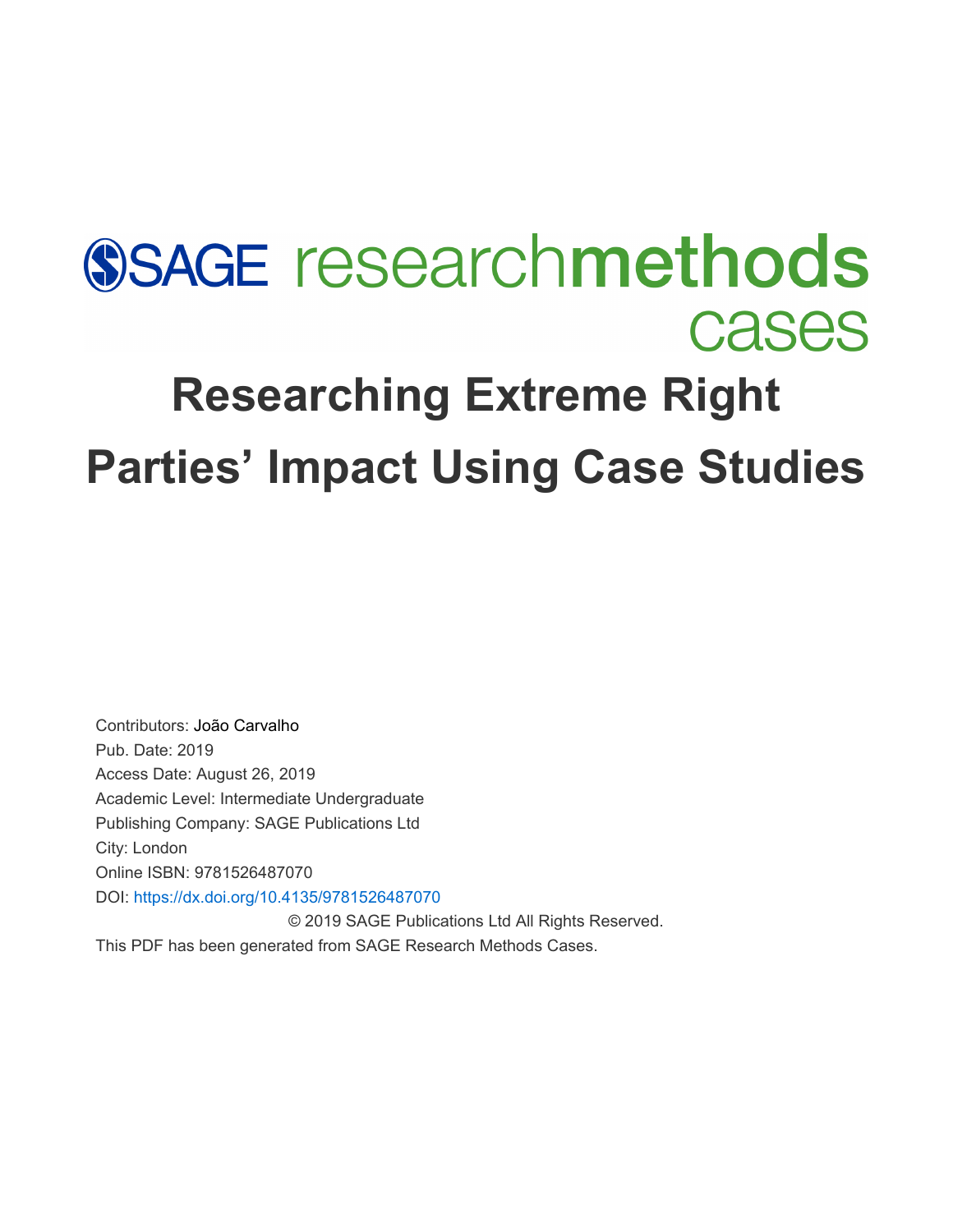## **Abstract**

This case study reviews a comparative research project on the political impact of extreme-right parties on their domestic political systems. Since most extreme-right parties are distinctive for their cultural xenophobia or biological racism, this research evaluates the impact of these parties on immigration politics and policy. Research on ERPs' political impact had remained overlooked in political science literature, mainly due to the lack of interaction between political scientists focused on the politics of international migration and scholars interested in extreme-right parties. To attain the proposed objectives, the project employed a case studies approach, drawing on a small-*N* research strategy based on the selection of a limited number of cases: the United Kingdom, France, and Italy. Extreme-right parties' impact on immigration politics and policy was disaggregated according to three distinct dimensions: interparty competition, public attitudes toward immigration, and the development of immigration control. A mixed-methods strategy was deployed to evaluate the extreme-right party impact on these dimensions that involved the combined employment of qualitative and quantitative research methods. This case study reviews the challenges faced during the research process inherent to the development of the proposed research project, ranging from the formulation of the research question, the justification of case selection, the choice of the research methods, and the problems faced through its implementation.

## **Learning Outcomes**

By the end of this case, students should be able to

- Have a better understanding of the development of a research project based upon the employment of a case studies approach with a comparative scope
- Know how to implement a mixed-methods strategy within case studies
- Have learnt the advantages of case studies in the study of contingent political processes
- Have learnt the difficulties inherent to implementing a mixed-methods strategy project

#### **Selecting the Research Problem**

During my undergraduate degree, I became familiar with the history of immigration in the United Kingdom, as well as with African American politics in the United States. These experiences enhanced my interest in the politics of international migration and ethnic minorities. Half a decade later, I decided to devote my PhD thesis to the study of a political process that was first described in the mid-1990s and then restated a decade later:

Co-optation of radical-right issues has operated quite successfully in the British case (in the 1970s), somewhat less so in the German case (in the 1980s), and not at all in the French case (in the 1990s)

[...] However, the question of why and how co-optation 'works' in some cases and not in others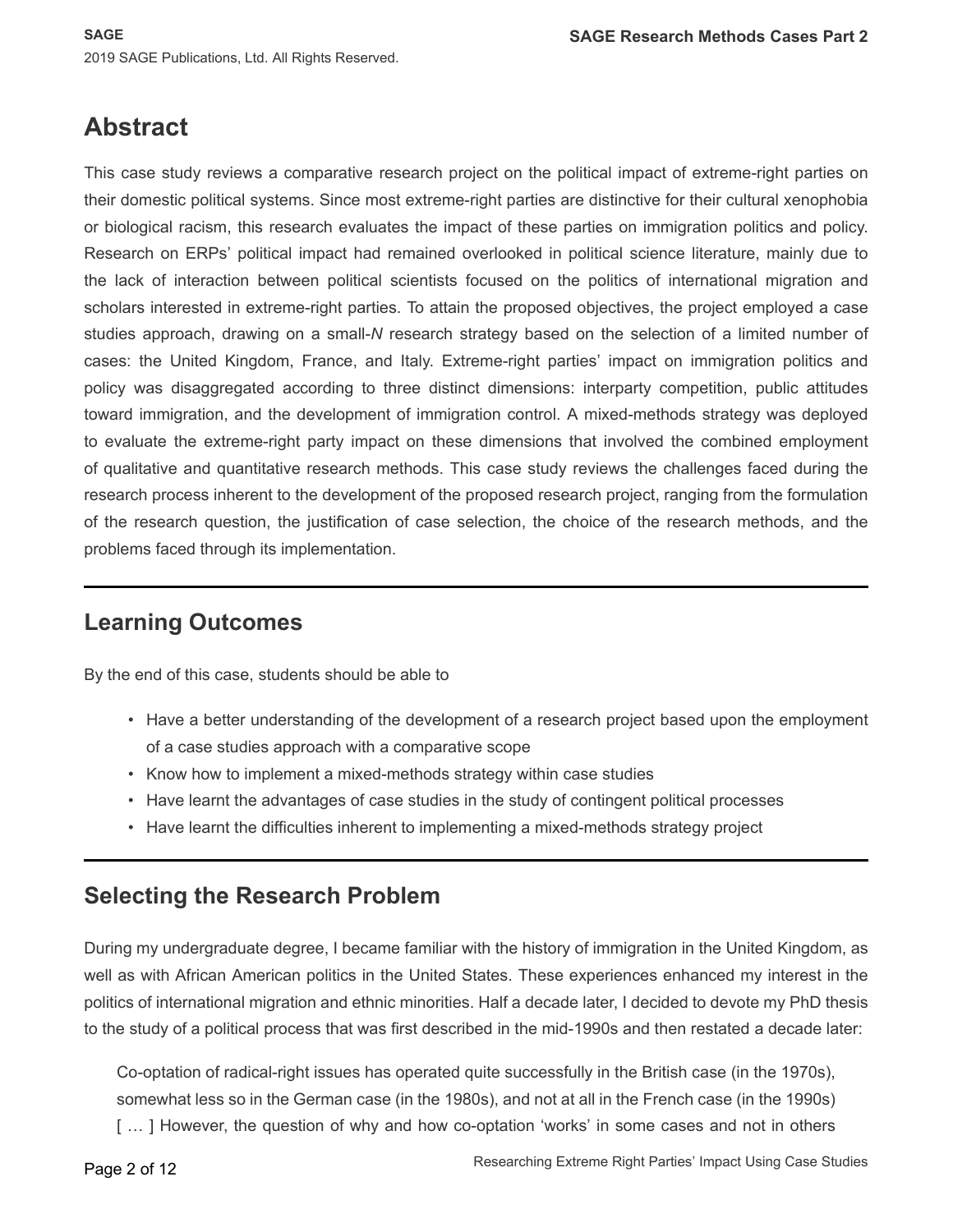remains to be analysed. (Schain, 2006)

Co-optation of extreme-right parties (ERPs) had also been referred as "clothes stealing" or considered evidence of the ERPs' contagion effects over mainstream parties' proposals and the management of immigration control by national governments (Hainsworth, 2008; van Spanje, 2010). Following this suggestion, my initial objective was to seek to understand the occurrence of mainstream parties' co-optation of ERPs' discourse and to explain their variable levels of political success in terms of neutralizing the electoral threat posed by far-right parties. In the literature, co-optation was regarded as a strategy of a political actor to improve its position through the formal or informal incorporation of a challenger group or its proposals. Thereby, I interpreted co-optation processes as a bi-dimensional political process: either as evidence of ERPs' political impact or as a strategy of mainstream parties to attain electoral objectives. Given this, the research question was reformulated accordingly as follows: Did the ERPs have an impact on immigration politics and policy in the selected cases during the 2000s? As the research question indicated, a comparative framework was selected that involved a small-*N* research design concerning the analysis of a restricted number of case studies (Brady & Collier, 2010).

The few available studies focusing on the ERP impact over their domestic political systems mostly addressed policy developments concerning immigration control (Schain, 2006; Williams, 2006), so my object of research seemed closely interlinked with the literature. Drawing on this past research, ERP political impact was considered as the ability to promote a particular outcome that otherwise would have not been observed if it was not for the agency of the selected ERP. This political process was also disaggregated as direct or indirect depending on whether the ERP was represented or excluded within the national government (Schain, 2006), and classified as proportional or disproportional in light of whether they were represented in parliament (Minkenberg, 2001). The measurement of indirect impact was considered a particularly tricky issue (Mudde, 2007). A tripartite typology (non-significant, significant, and very significant) was employed to evaluate the intensity of ERP impact to improve the binary classification found in the literature. These premises formed the theoretical framework that I employed throughout the research process.

I conducted an extensive literature review on the politics of international migration and on ERPs. As a result, I observed two shortcomings in the available literature. On the one hand, ERPs were recurrently associated with restrictive policy developments in immigration studies despite the absence of sufficient empirical evidence to establish this causal relationship. On the other hand, the literature on far-right parties neglected the complexity inherent to immigration and tended to "naturalize" public concern and hostility toward this social phenomenon. One of the aims of my research involved promoting a synthesis of the two strands (immigration studies plus studies on ERP literature) of political research to overcome these shortcomings (Bale, 2008). Finally, the literature review of immigration studies highlighted the prevalence of case studies, despite the lack of overt references to research designs within this strand of political analysis.

Furthermore, a "policy gap" was recurrently observed between the immigration control objectives set by national governments at the discourse level, in particular concerning the restriction of immigration flows or the deployment of zero-immigration policies, and the later outcomes of the implementation stage concerning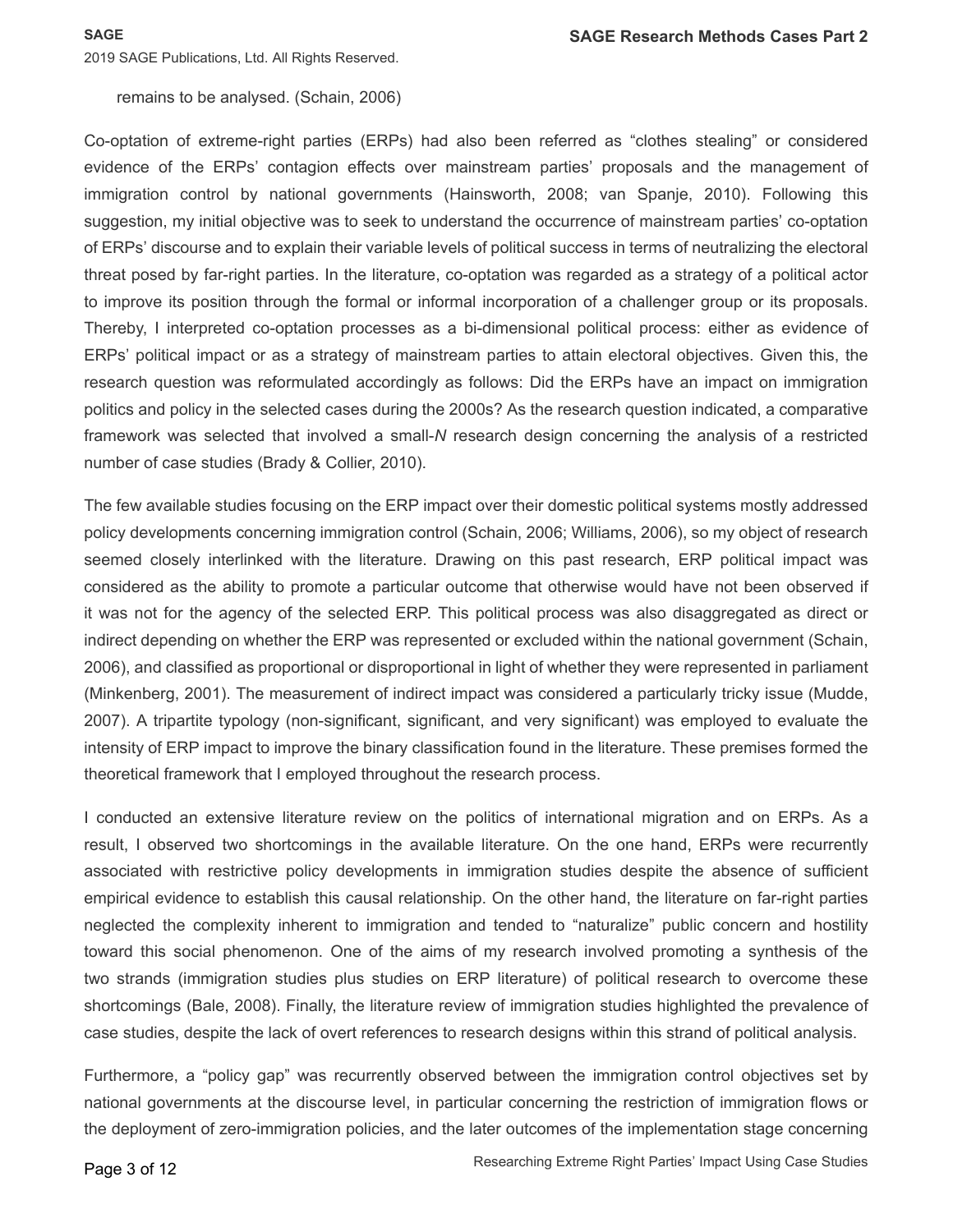the lack of attainment of the initial objectives (Cornellius, Tsuda, Martin, & Hollifield, 2004). Case studies seemed, therefore, to be the most suitable research strategy to address the complexity of immigration control and for the assessment of the extent to which the ERP contagion effects at the discourse level of national governments were effectively transposed into the later stages of the policy process (Czaika and De Haas, 2013). Another shortcoming of ERP literature concerned the neglect of the contingency of immigration politics at the cross-national level.

Due to my constructivist approach, I suspected that the ERP impact on immigration politics and policy could take different outlines at cross-national level as the meaning of immigration is a social construction, that is, how it is conceived depends on the individual society (Furlong & Marsh, 2010). Constructivism explores how political reality is socially constructed, instead of assuming that the social realm is independent from human behavior, and examines the role of political ideas in human perception of social phenomena (Hay, 2002). The employment of a small-*N* analysis rather than a large-*N* survey enhanced the investigation of the potential idiosyncrasies of the ERP impact in the selected cases and addressed questions of multicollinearity, whereby similar outcomes can be promoted by distinct causal factors (Brady & Collier, 2010).

### **Defining the Research Design**

The final step of this first stage of the conception of the research design involved the case selection for the small-*N* analysis. Initially, the selected cases only included the United Kingdom and France, but the scope of the analysis was extended to Italy to enhance the triangulation of the observations made at the single-case level. The case selection was initially based on the observation of significant flows of immigration (United Kingdom and France were ranked as old countries of immigration, while Italy was considered a new country of immigration) and the presence of relevant ERPs within those political systems. The ERPs were selected due to their overall relevance within the domestic political systems. In the United Kingdom, the British National Party (BNP) ranks as the most successful far-right party in British history, while the French Front National (FN) was the leading ERP in West European party systems. In Italy, the Lega Nord (LN) was one of the parties constituting the government during what is known as the second Berlusconi government, when Prime Minister Silvio Berlusconi held power for the second time in 2001–2005. LN also was a member of the rightwing coalition that was victorious in the 2008 general elections.

The variations in the electoral success of the selected ERPs would enrich the analysis. In the latter stages of the writing up process, a more consistent justification for the case selection was requested by my PhD advisers. The provided justification followed the procedures of a most-similar-cases research strategy, which means that case studies were selected by the presence of a common set of variables that could influence the observation and the outline of the dependent variable, that is, the ERP impact. These common factors are therefore excluded from having an important role on the potential variance of the dependent variable at the cross-national level. The selection of the United Kingdom, France, and Italy was derived from the presence of three similar characteristics: the liberal character of their political systems, their membership in the European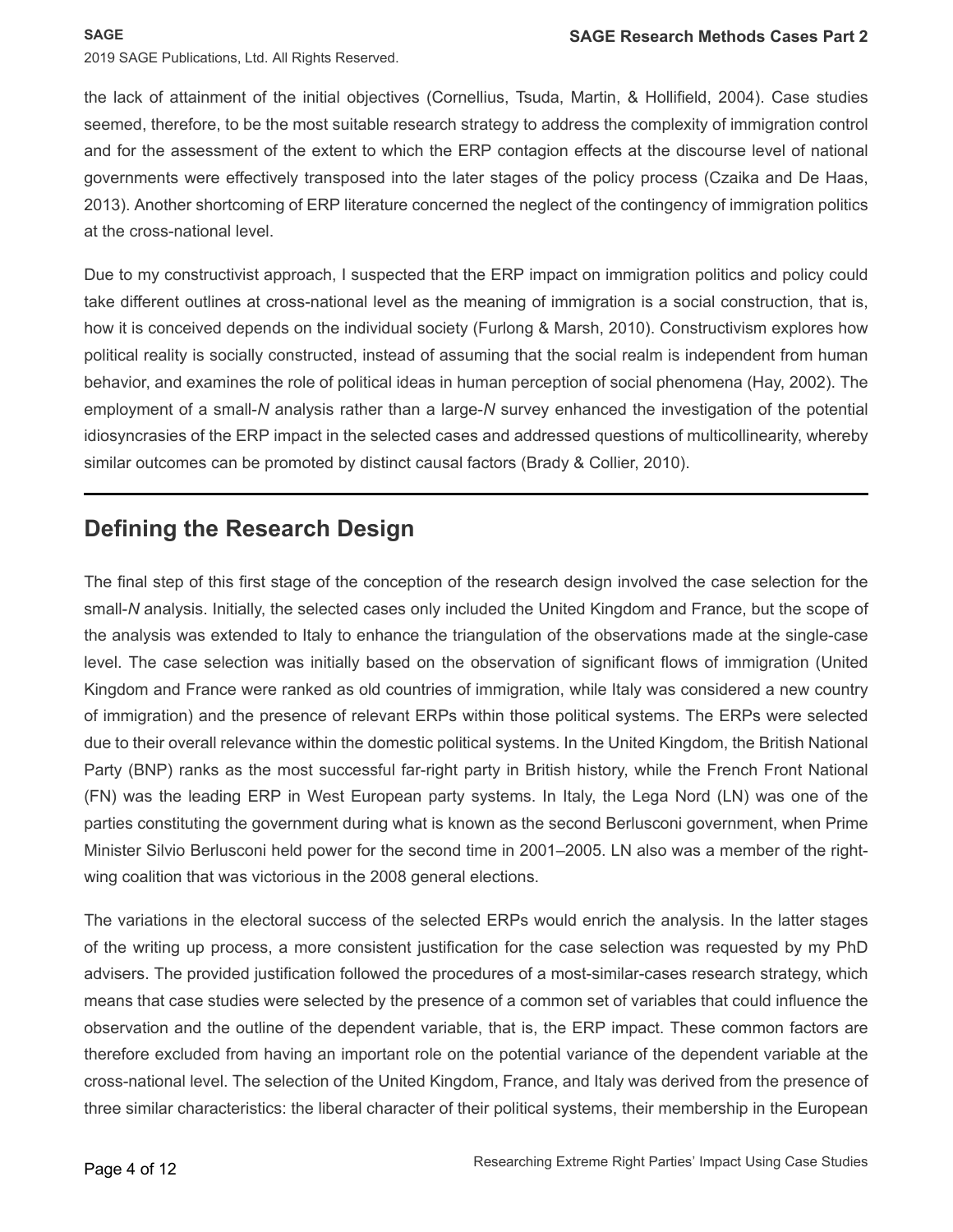Union, and the bipolar character of political competition within their party systems. Whereas the first two factors constrained the potential scope of ERP impact, the pattern of political competition within their party systems boosted the selected ERPs' electoral threat to the mainstream center-right parties.

The object of the analysis of the investigation was limited to immigration politics and policy, rather than carrying out an evaluation of the ERPs' overall impact on their domestic political systems. Since most ERPs were considered distinctive for their cultural xenophobia or biological racism, immigration seemed to be the most sensible topic for developing the assessment of the selected parties' impact (Carter, 2005). Regarding the definition of the dependent variable, I disentangled immigration policy (immigration control) from integration policy (the conditions provided by the host state for the settlement of the foreign citizens) and focused only on the former area of public policy (Czaika and De Haas, 2013).

The next step of the research process consisted of defining the ERP impact, whereas the timeframe of the analysis was limited to the 2000s. Drawing on past research, ERP political impact was characterized as the ability to promote a political outcome that would not have been observed in the absence of the selected party (Williams, 2006). Three dimensions were proposed for the assessment of the ERP impact on immigration politics and policy: interparty competition, public attitudes toward this social phenomenon, and the development of immigration policy. Thus, the ERP impact would be interpreted as the ability to reinforce the restrictive character of mainstream parties' positions in the national first-order ballots, to intensify public concern and hostility toward immigration, and to strengthen the restrictive character of national immigration policies. The ERPs' discourse, electoral manifestos, and levels of electoral support were examined in depth to identify later processes of informal co-option of their proposals by mainstream parties.

Since the initial objectives of the research design included understanding the observation of the ERP impact on immigration politics and policy, the elaboration of the hypotheses was necessary for the testing of potential explanations for these political processes. Drawing on the extensive literature review, four independent variables were selected for the examination of their potential causal relationship with the expected variable levels of ERP contagion effects on the selected dimensions. This first concerned the intensity of immigration flows, as the intensity of this social phenomenon was recurrently associated with ERP influence on this area of public policy. The second referred to public concern with immigration, due to the references of public opinion as a potential driver of the ERPs' electoral support and, subsequently, of the dependent variable's observation. The electoral threat to the mainstream parties posed by the selected ERPs or their level of electoral support formed the third independent variable, which was considered in accordance with the characteristics of each party system. The last variable was concerned with the strategies of mainstream parties toward ERPs, which could be classified as disengagement or engagement on a broad level (Downs, 2001). The comparative synthesis of the observations extracted from each single case analysis would enhance the assessment of the validity of the potential causal relationships at a cross-national level according to necessity and sufficiency conditions (George & Bennett, 2005).

## **Selecting the Methodology**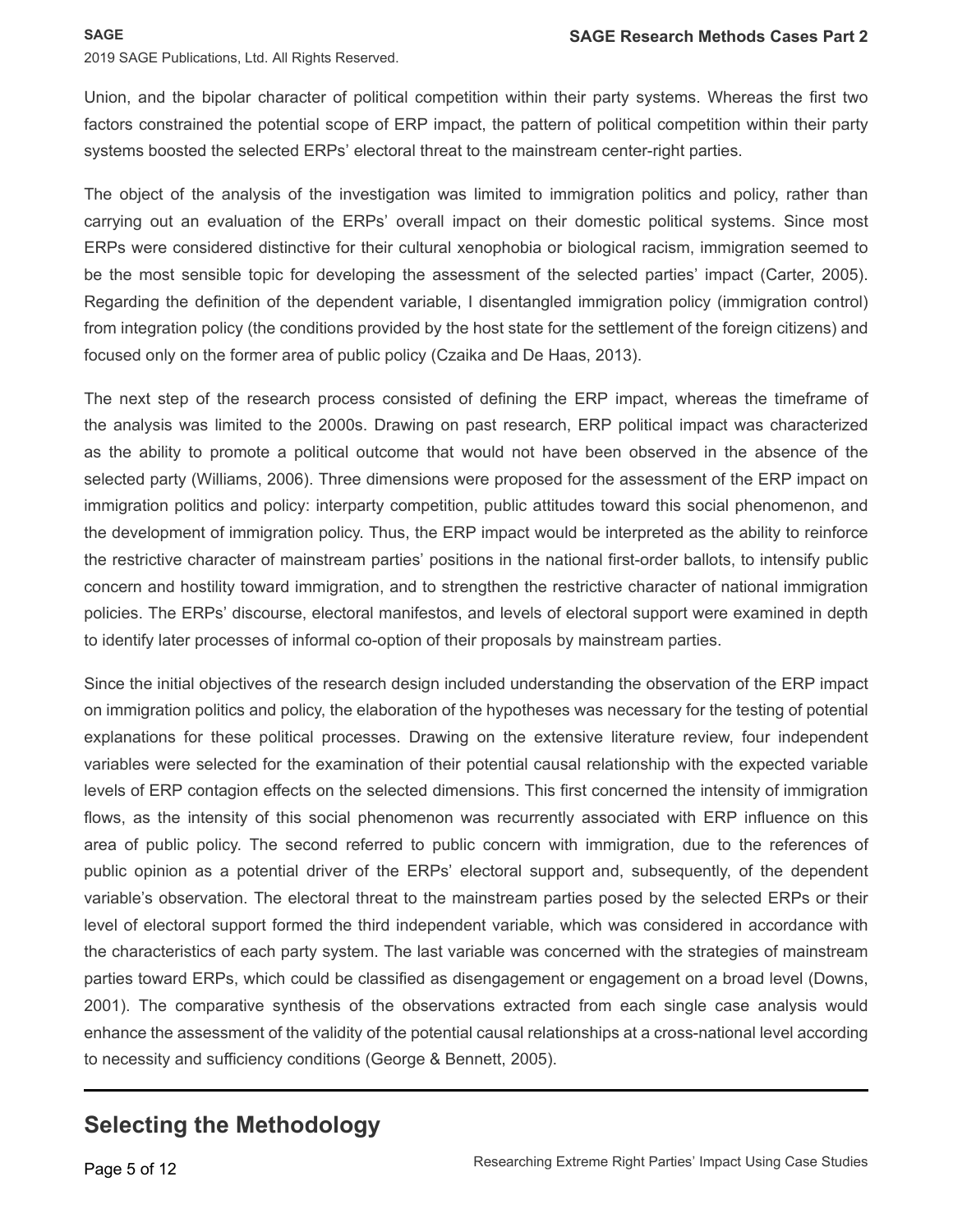The second stage of the research design consisted of selecting the most suitable methodology for the attainment of the proposed research objectives. The decision to employ a mixed-methods strategy combining qualitative and quantitative research methodologies derived from the premise that the methodological choices should depend on the research question (Brady & Collier, 2010). In the research problem, ERP impact was disaggregated into distinct dimensions, excluding the use of a single and uniform methodology. I based the selection of research methods on the three proposed dimensions of ERP impact: analysis of political discourse and content analysis of party manifestos to evaluate ERP impact on interparty competition in first-order ballots, analysis of public polls conducted in the context of first-order ballots to assess the ERP impact on public attitudes toward immigration, and the examination of policy developments taking place in the selected timeframe.

As part of the study, I employed discourse analysis, content analysis, poll analysis, and policy analysis. Discourse analysis addresses how relations of power, power abuse, and inequality are enacted and reproduced by text and talk in the social and political context. In particular, I was interested in how frames employed in immigration politics and selected by political elites can mobilize particular sectors of the audience. I performed content analysis to estimate the employment of particular words or expressions within political texts, which were envisaged as particular categories. Thereby, the analysis evaluated the frequency of references to each of the selected categories in relation to the entire text.

Content analysis was complementary to the discourse analysis in strengthening the reliability of the analysis of the ERP impact on interparty competition. I conducted both analyses through examining party manifestos presented by the selected ERPs and the national mainstream parties at the national first-order ballots during the 2000s. I developed a quantitative content analysis with the support of a software program named NVivo that enhanced the coding of the sentences related to immigration control and calculated the overall salience of the coded sentences within the overall party manifestos. The theoretical premise was that the ERP impact would lead to the expansion of the overall salience of immigration within the interparty proposals.

Poll analysis seemed the most suitable method for measuring public concern and attitudes toward immigration. A synchronic approach, which focuses on the events on a particular point in time, was deployed in the evaluation of public attitudes in the context of the first-order ballots. As Hay (2002) suggests, "A synchronic analysis is one which effectively freezes the object of analysis in time, thereby focusing attention on the structure of social or political relations at a specific instant" (p. 144). A diachronic approach would imply the analysis of the ERP impact on public behavior from a longitudinal perspective, but this option would be excessively ambitious, time-consuming, and dependent on the availability of regular polls in the selected case studies.

Finally, policy analysis of the development of immigration control was deployed because of the assumption that the ERP impact on this dimension could only be traced through in-depth analysis. Furthermore, this option implicitly suggested that the ERP impact would be characterized by its contingent character and could take on a different outline over time, both within a single country and at the comparative level. This approach implied the disaggregation of the typology of migration flows (labor immigration, family reunion, asylum, and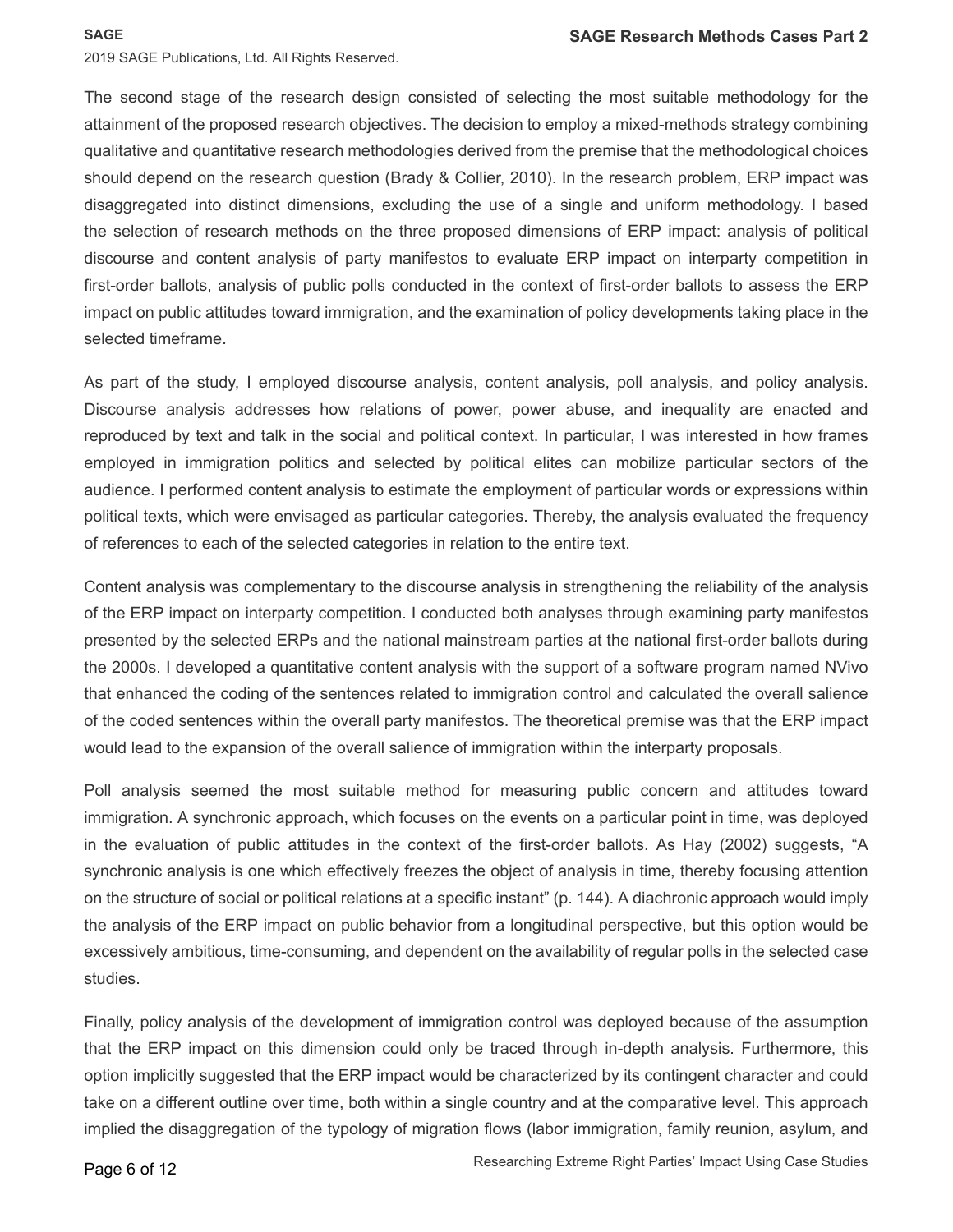irregular immigration) according to a stagist approach. This approach proposes that the policy process should be divided into four distinct stages: the input level, the definition of policy outputs, the implementation stage, and the outcomes of the implementation stage (Czaika and De Haas, 2013).

#### **Method in Action**

After setting the theoretical framework that supported the research project, the next step involved the collection of empirical data for the attainment of the proposed objectives. This task proved more troublesome than previous stages. Though I was proficient in French and Italian, I attended training in these languages to improve the necessary skills for the collection and analysis of the empirical data. Using the Internet, the process began with collecting the political manifestos of the mainstream parties and the selected ERPs, the political discourse of party leaders throughout the electoral campaigns for the national first-order ballots, the electoral surveys conducted for these elections, and secondary literature on immigration and the development of ERPs in the selected countries. The analysis of the ERPs' discourses and manifestos was indispensable for the identification of their political slogans and proposals related to immigration, which could potentially be adopted into the mainstream parties' electoral proposals or, later, into the policy process.

The first problem was that I had difficulty obtaining direct access to Italian political speeches because of their lack of availability on the Internet or in paper. As a result, I relied more heavily on the media reports of the mainstream parties' political campaigns in Italy than I did for Britain and France. The analysis of the ERP impact on public opinion was facilitated by electoral surveys carried out before the first-order ballots, such as the British Electoral Survey, the Panel Electorale Français, and the Italian National Elections Studies. However, the comparative dimension within the single-case analysis or at the cross-national level was hampered by the variations in the questions concerning immigration included in the national surveys, which came as an unpleasant surprise. To overcome this problem, additional electoral surveys conducted during the electoral campaigns of the selected first-order ballots were employed to supplement the singlecase analysis, but the scope for direct cross-national comparisons of public attitudes was a lot more reduced than initially anticipated.

One of the most complicated choices was related to the collection of empirical evidence for developing the assessment of the ERP impact on the policy of immigration control. As I later discovered, the selection of the empirical data to collect is one of the most difficult choices, when conducting case studies, due to the lack of explicit guidelines (George & Bennett, 2005). Initially, I conducted in-depth interviews with top policy makers and performed fieldwork in France and Italy to obtain data for the assessment of the potential ERP contagion effects on policy developments. Interviews were conducted with former top officials in Britain and France, but the scope of information obtained was uninteresting and failed to support the assessment of the ERP impact.

Most of the top officials denied any evidence of the ERP impact and justified the deployment of restrictive and repressive measures on immigration control on other grounds. In France, a French official argued that the restrictive measures and proposals there did not challenge the national republican paradigm, and that it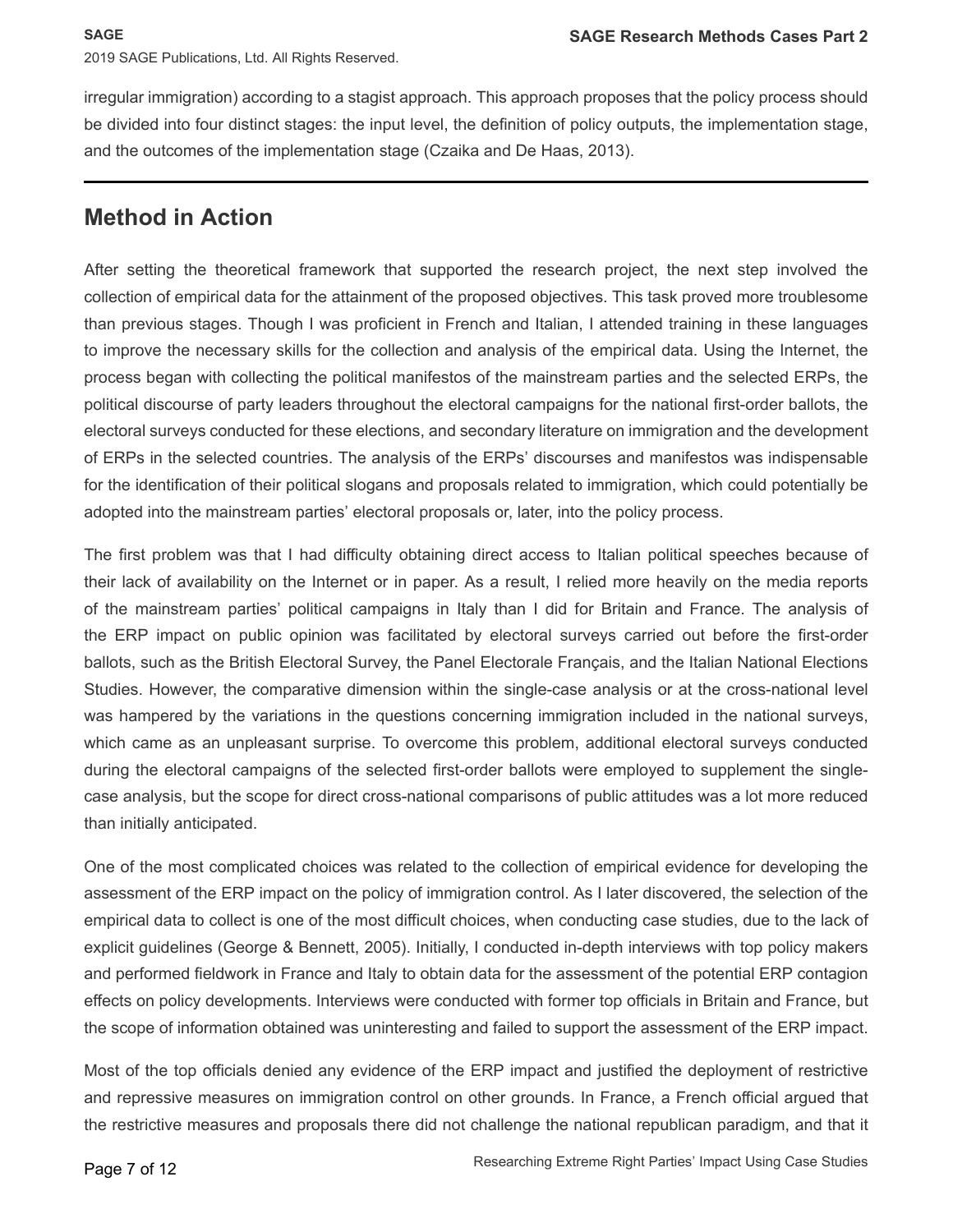was the immigrants' disrespect that forced the government to adopt restrictive measures such as the contract of integration for newcomers, which requires that they undergo language training and instruction on French values. Given the lack of insights extracted from the direct meetings in Britain and France, interviews with top officials were not conducted for the Italian case study. Nevertheless, the fieldwork in Italy was still valuable, due to the scope of secondary literature amassed during my short visiting scholarship at the University of Sienna.

This unexpected event fostered the reliance on secondary literature and further in-depth examination of the policy process related to the regulation of the different inflows. To have a full understanding of the context surrounding the policy process, in-depth analysis of media reports and parliamentary sessions related to the presentation of immigration laws was performed. Due to the uncertainty regarding which data would be suitable for assessing the ERP impact on immigration policy, at a certain stage, a printout of the British laws on immigration control was made, only to be binned shortly afterwards due to the inherent legal character and its inaptness for conducting political analysis. Secondary literature and the reading of parliamentary debates were fundamental to guide the collection of empirical evidence to support the analysis of the ERP impact on immigration control. Finally, the strenuous efforts required for the collection and analysis of the empirical data related to the ERP impact on immigration politics and policy were further rewarded, as they provided in-depth knowledge about the political systems of the three distinct countries.

#### **Practical Lessons Learned**

After amassing a sizable amount of empirical evidence, the writing up process started with the production of the draft of the analysis of the British case study, which was a fairly straightforward process. An unexpected problem was concerned with attaining the proper balance between the level of analysis provided by the indepth research and the word limit which had been set for each chapter. With the help of my internal examiner, I removed the excessive amount of detail initially included in the text and selected parts to be proposed for publication separately as a research article. One of the most important recommendations provided by my PhD adviser concerned the quality of the narrative. Another unexpected problem concerning the content analysis was the presentation of figures that coded the party manifestos' references to immigration control according to types of inflows. In the end, the number of sentences coded in each manifesto was excessively low to draw conclusions as highlighted by my external adviser. Consequently, most of the 50 initial figures were dropped from the final version.

Drawing conclusions concerning the examination of the ERP impact on public policy was not difficult but I was surprised by the results. In France, the hostility toward immigration across the French and Italian public opinion diminished between 2002 and 2007 despite the presence of significant ERPs. Consequently, my conclusions highlighted the contingency of public attitudes toward immigrants and warned against the tendency to overemphasize the ERPs impact over the electorate. The findings on the ERP impact on immigration control suggested that the BNP had been wrongly associated with the New Labor's repressive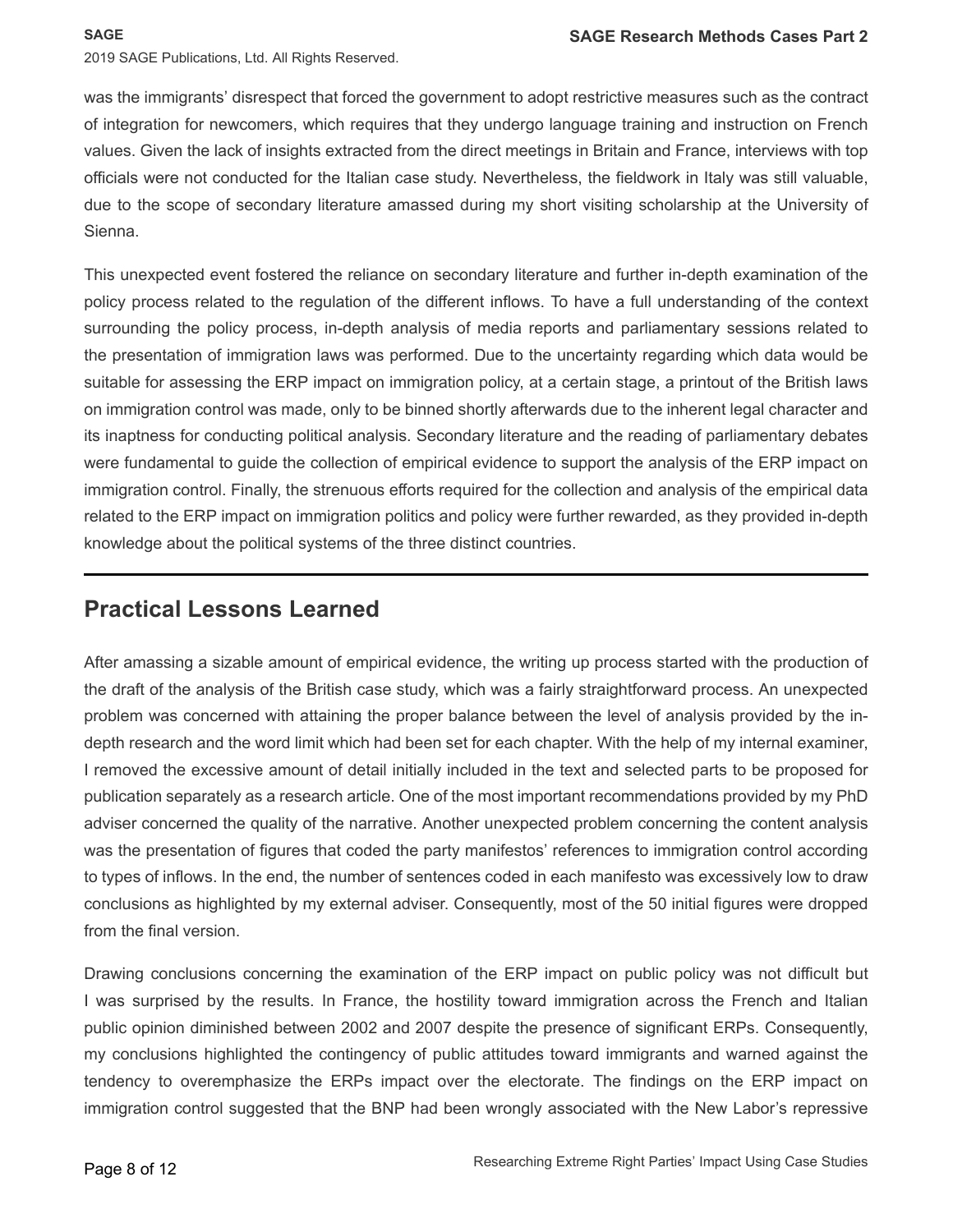approach toward undesired inflows throughout the 2000s, as my research highlighted the intense interparty competition with the Conservative party as the cause for the center-left's adoption of a repressive approach toward the regulation of undesired inflows.

In the French case study, the greatest difficulty was concerned with the ranking of the scope of the FN's impact on policy developments during President Jacques Chirac's term and, then, during the first half of President Nicolas Sarkozy's term. Under Chirac, there was evidence of significant ERP impact on interparty competition and immigration control, while this political process expanded to a very significant level of intensity in the first 2 years of Sarkozy's term with the creation of a ministry of immigration and national identity. Similar difficulties were faced over the Italian case study in the context of rightwing coalition governments that included the LN, where this ERP's impact on interparty competition and immigration control varied between significant in the early 2000s to very significant in the late 2000s. Deprived of guidelines, this evaluation proved a lot more difficult than initially anticipated, seeing as the only distinctions regarding this political process involved direct/indirect impact when ERPs held cabinet seats or were excluded from government and proportionality/disproportionality related to the levels of ERPs' electoral support (Minkenberg, 2001; Schain, 2006). This exercise depended heavily on my interpretative skills, but the confidence provided by my PhD adviser helped me to trust the overall quality of the analysis.

Regarding the evaluation of the proposed hypotheses to explain the ERP impact on the three selected dimensions, the conclusions highlighted that further research would be required to understand ERPs' contagion effects on public opinion as the selected explanatory variables were considered irrelevant. As for the two remaining dimensions, the comparative synthesis of the observations extracted at the single-case level clearly dismissed intensity of inflows and public concern with immigration as relevant factors behind the ERP impact on interparty competition and on immigration control. The observation of a significant ERP electoral threat to mainstream parties was considered a necessary but insufficient condition to stir the ERPs' contagion effects, while the agency of mainstream parties was considered the most relevant overall causal factor. The employment of case studies enhanced the association of the scope of the ERP impact with the strategies of the leaders of center-right parties, respectively, Sarkozy in France and Berlusconi in Italy, and their willingness to engage at formal/informal level with ERPs.

An additional difficulty encountered during the last stage of the writing up process was related to the overall organization of the thesis and the case studies. Initially, the project considered the second and third terms of British Prime Minister Tony Blair as two different case studies. Similarly, the French case was divided into two different cases: President Chirac's last term followed by the first half of President Sarkozy's term. Finally, Italy also included two case studies concerning the distinct Berlusconi governments. Following the advice of the external examiner, my initial three different chapters were condensed into just seven in the final draft of the PhD thesis, which resulted in a monograph (Carvalho, 2014). Therefore, I learnt that presentation of the cases as organized by country and following a sequential matter improved the reading of the text. However, my excessive attachment to the initially ideal structure that supported the elaboration of the investigation prevented me from taking this advice from my colleagues during an earlier stage.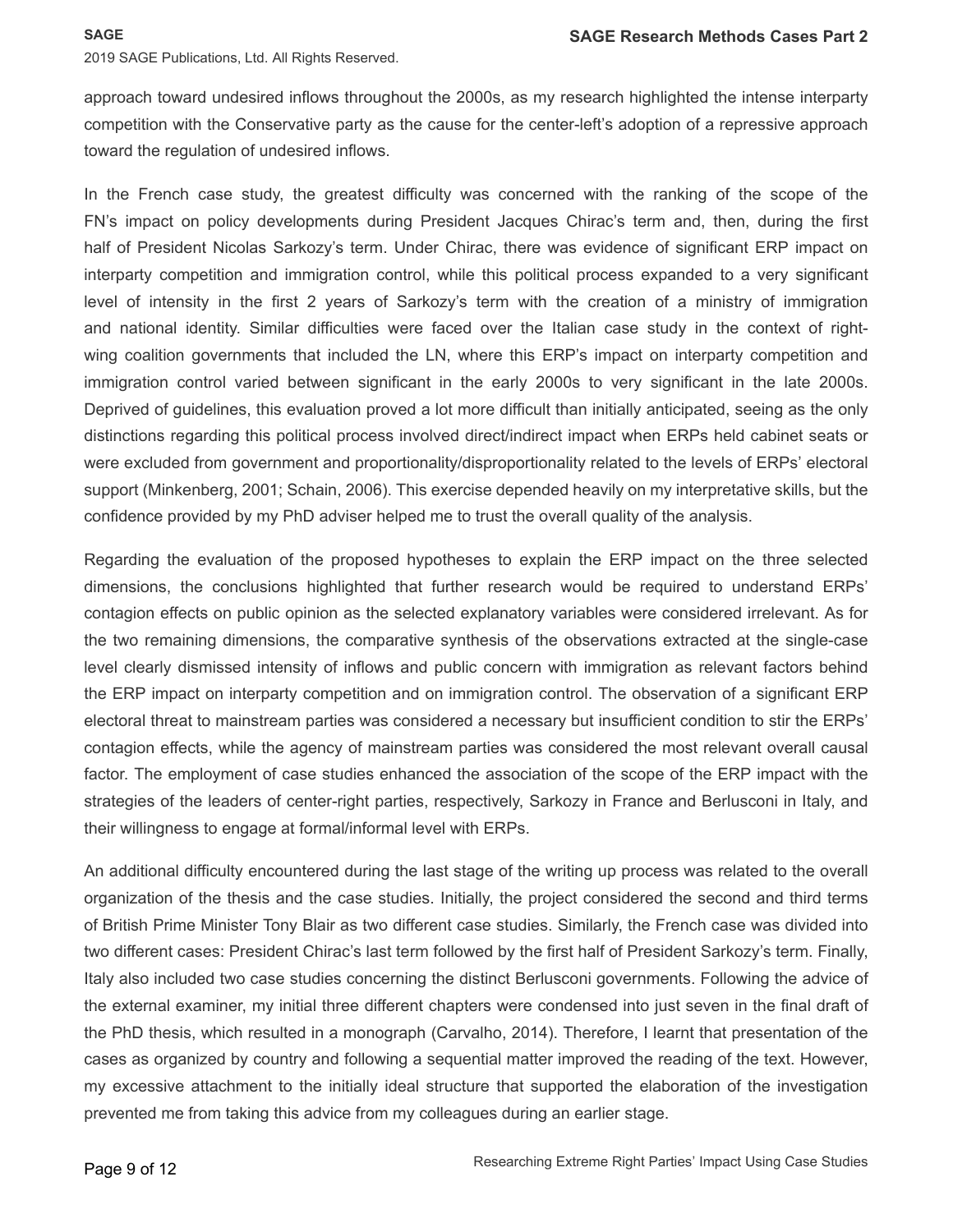### **Conclusion**

The aim of the research described in this case was to expose the different stages required for the elaboration of an investigation on the ERP impact on immigration politics and policy through the employment of case studies. The initial research question was disaggregated according to three distinct dimensions and a mixedmethods methodology was deployed to evaluate the ERP impact on interparty competition, public attitudes toward immigration, and on the policy of immigration control. The content analysis developed to evaluate the first dimension proved to be excessively ambitious and most of the produced figures were dropped out due to the low number of observations, which hampered its overall relevance. The analysis of public attitudes was more difficult than initially expected due to variations on the questions included in the electoral polls, but the employment of additional surveys helped to overcome this problem. The analysis and the ranking of the ERP impact on immigration control was also a strenuous process due to the reliance on my interpretative skills only, but that problem was overcome. In my opinion, case studies are most suited to conduct investigations of political processes characterized by intense levels of contingency like political impact, whose complexity is easily neglected by statistical analysis.

#### **Exercises and Discussion Questions**

- 1. What are some advantages of employing a mixed-methods strategy in conducting a case study of a political phenomenon?
- 2. What are some challenges of deploying content analysis within a case studies research strategy?
- 3. Think of a policy approach that you would like to study in terms of its development, its implementation, and its outcomes. What would be your first step in determining what empirical data to gather?
- 4. What are some advantages of case studies when comparing the impact of a political phenomenon across multiple countries?

### **Further Reading**

**Bazeley, P.**, & **Jackson, K.** (2013). *Qualitative data analysis with NVivo* (2nd ed.). London, England: SAGE.

**Coffey, A.**, & **Atkinson, P.** (1996). *Making sense of qualitative data: Complementary research strategies*. London, England: SAGE.

**Devine, F.** (2010). Qualitative methods. In **D. Marsh** & **G. Stoker** (Eds.), *Theory and methods in political science* (pp. 230–245). Basingstoke, UK: Palgrave Macmillan.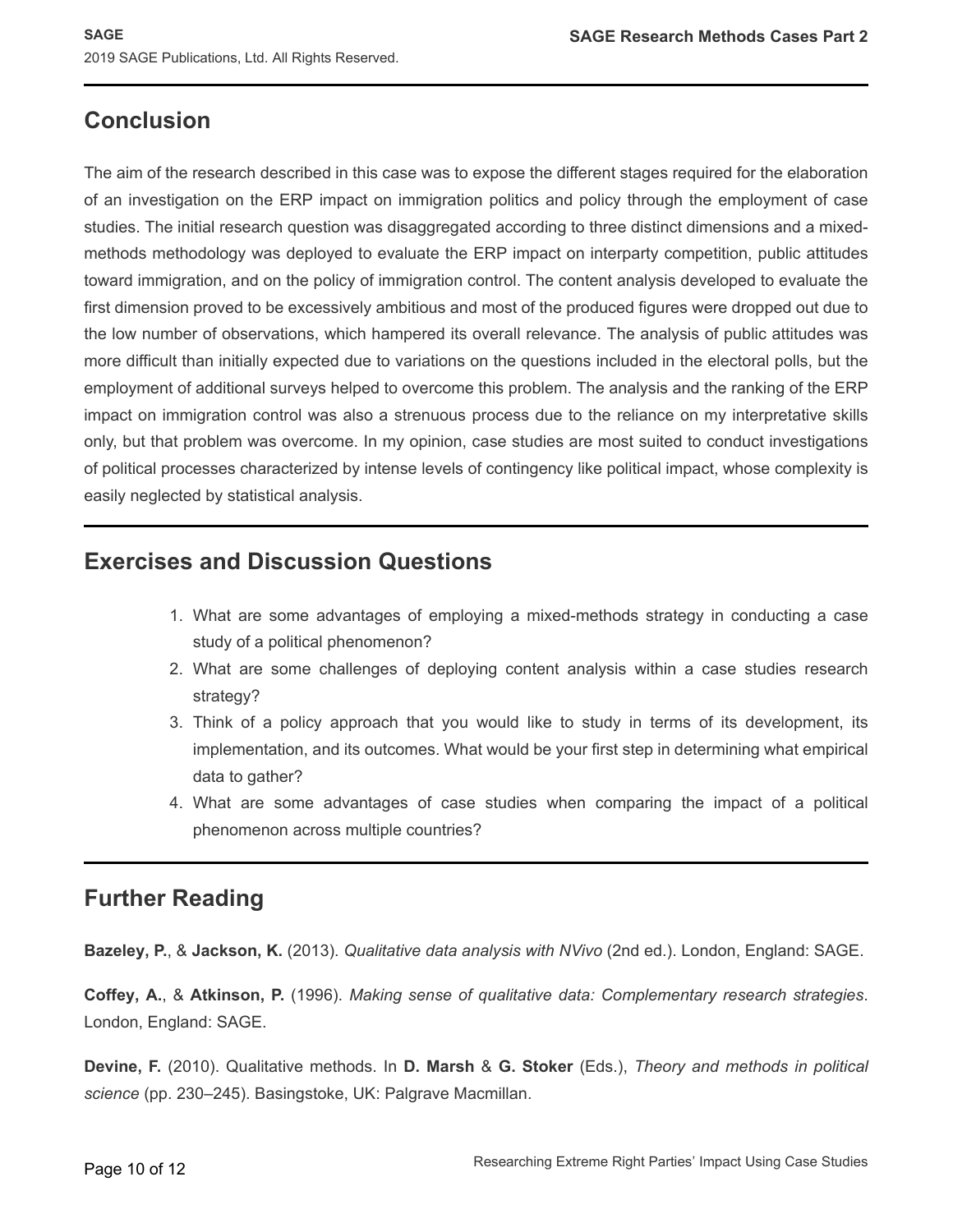**SAGE**

2019 SAGE Publications, Ltd. All Rights Reserved.

**Gerring, J.** (2006). *Case study research: Principles and practices*. Cambridge, UK: Cambridge University Press.

**Hopkin, J.** (2010). The comparative method. In **D. Marsh** & **G. Stoker** (Eds.), *Theory and methods in political science* (pp. 285–307). Basingstoke, UK: Palgrave Macmillan.

**Marsh, D.** (2010). Meta–theoretical Issues. In **D. Marsh** & **G. Stoker** (Eds.), *Theory and Methods in Political Science* (pp. 57–79) Basingstoke, UK: Palgrave Macmillan.

**Marsh, D.** & **Stoker, G.** (Eds.) (2010). *Theory and methods in political science*. Basingstoke, UK: Palgrave Macmillan.

**Silverman, D.** (2006). *Interpreting qualitative data*. London, England: SAGE.

#### **References**

**Bale, T.** (2008). Turning round the telescope: Centre-right parties and immigration and integration policy in Europe. *Journal of European Public Policy*, 15, 315–330.

**Brady, H. E.**, & **Collier, D.** (2010). *Rethinking social inquiry: Diverse tools, shared standards*. Lanham, MD: Rowman & Littlefield.

**Carter, E.** (2005). *The extreme right in Western Europe: Success or failure?* Manchester: Manchester University Press.

**Carvalho, J.** (2014). Impact of extreme-right parties on immigration policy: *Comparing Britain, France and Italy*. Abingdon, UK: Routledge.

**Cornellius, W.**, **Tsuda, T.**, **Martin, P.**, & **Hollifield, J.** (2004). *Controlling immigration: A global perspective*. Stanford, CA: Stanford University Press.

**Czaika, M.**, & **De Haas, H.** (2013). The effectiveness of immigration policies. *Population and Development Review*, 39, 487–508.

**Downs, W. M.** (2001). Pariahs in their midst: Belgian and Norwegian parties react to extremist threats. *West European Politics*, 24, 23–42.

**Furlong, P.**, & **Marsh, D.** (2010). Ontology and epistemology in political science. In **D. Marsh** & **G. Stoker**  (Eds.), *Theory and methods in political science* (pp. 17–43). Basingstoke, UK: Palgrave Macmillan.

**George, A. L.**, & **Bennett, A.** (2005). *Case studies and theory development in the social sciences*. Cambridge, MA: The MIT Press.